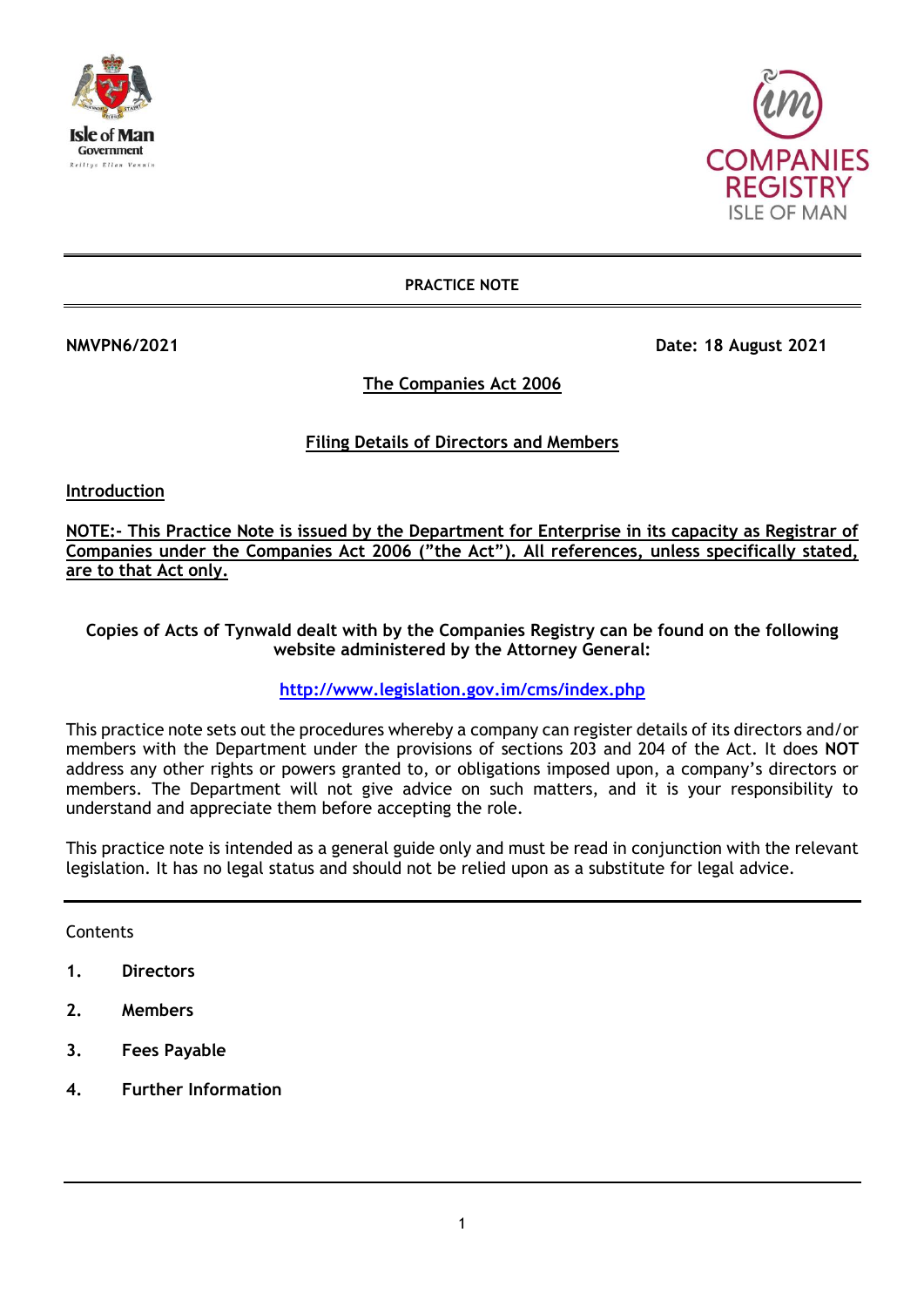# **1. Directors**

## 1.1 **Incorporation**

- 1.1.1. There is no provision for a company to notify us of the details of the first directors of the company as part of the application for incorporation. It is the responsibility of the company's members to appoint one or more directors within one month after incorporation. The directors can be individuals or companies, but please note that a corporate director must be the holder of a CSP licence or a subsidiary of such a licenceholder.
- 1.1.2. The company must keep a register of directors containing the following information on each director:
	- name and business or residential address
	- date of appointment
	- date of cessation

## 1.2 **Filing a copy of the register and any changes**

- 1.2.1. After incorporation, a company may, under section 204(1) of the Act, elect at any time to file a copy of the register of directors. If the company does not elect to file a copy of the register, it is not required to notify us of any changes in the directors at the time they occur.
- 1.2.2 **PLEASE NOTE:-** If the company does elect under section 204(1), it will need to file a complete copy of the register with all the recorded details since incorporation.
- 1.2.3. Once the company has made an election under section 204(1), it must register any changes in the details given within one month from the date of any change. Any change must be notified to us on Form IM12. A change will not be accepted for registration unless a copy of the register has previously been filed.

## 1.3 **Annual Return**

Even if a company has not elected to file a copy of the register, it must still provide information about its directors on each annual return. The annual return must include details of the names and addresses of the directors in office during the previous year, together any dates of appointment or resignation of those directors.

### 1.4 **Ceasing to file changes**

A company may elect to cease to file details of any changes by submitting Form IM13 with us. From that point onwards, the company is not required to tell us of any changes at the time that they occur. However, there is still the obligation to give full details on each subsequent annual return filed with us.

1.5 If the Department refuses to accept any document for registration, you have, under section 208(4) of the Act, the right of appeal to the Isle of Man High Court of Justice against such refusal.

### **2. Members**

### 2.1 **Incorporation**

2.1.1. The memorandum filed must state the name and the residential or business address of each subscriber, and, if the company has a share capital, the number of shares taken.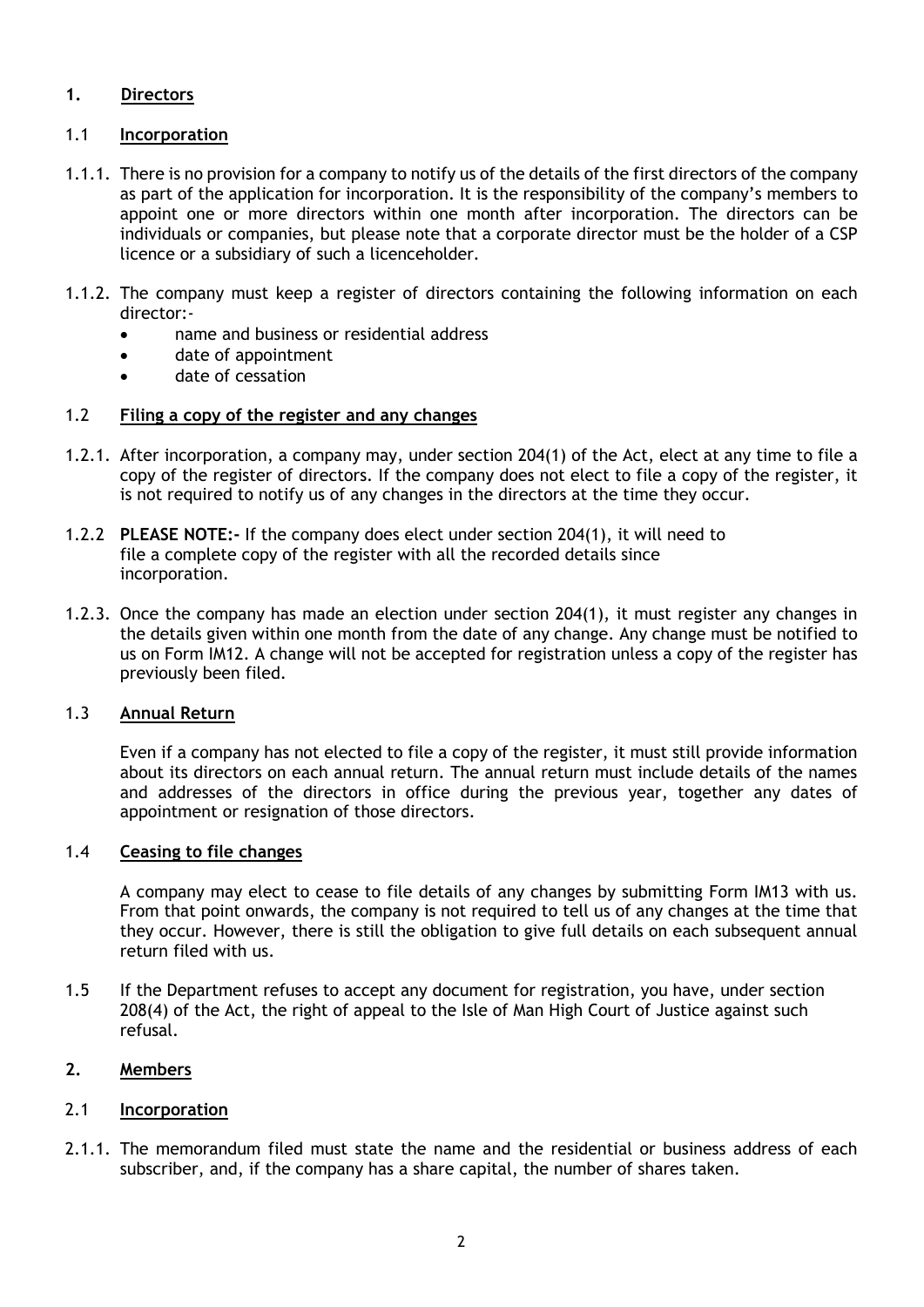- 2.1.2. The company must keep a register of members containing the following information on each member:
	- name and business or residential address
	- if the company has a share capital, the number and class of shares held
	- the date the name was entered in the register
	- the date of ceasing to be a member

### 2.2 **Filing a copy of the register and any changes**

- 2.2.1. After incorporation, a company, under section 203(1) of the Act, may elect to file a copy of the register of members. If the company does not elect to file a copy of its register of members, it is not required to notify us of any changes in the members.
- 2.2.2 **PLEASE NOTE:-** If the company does elect under section 203(1), it will need to file a complete copy of the register with all the recorded details since incorporation.
- 2.2.3. Once the company has made an election under section 203(1), it must register any changes in the details given within one month from the date of any change. Any change must be notified to us on Form IM10. A change will not be accepted for registration unless a copy of the register has previously been filed.

## 2.3 **Annual Return**

The annual return contains no details about the company's share capital or members, so if the company does not elect to file a copy of its register of members, there will be no information held on the public record.

#### 2.4 **Ceasing to file changes**

A company may elect not to continue to file details of any changes by submitting Form IM11 with us. From that point onwards, the company is not required to tell us of any changes at the time that they occur.

2.5 If the Department refuses to accept any document for registration, you have, under section 208(4) of the Act, the right of appeal to the Isle of Man High Court of Justice against such refusal.

### **3. Fees payable**

- 3.1 No fee is payable on the filing of a copy of the register of directors or the register of members, or on the notice of ceasing to file changes in those registers.
- 3.2 A late filing fee is payable if an election has been made and a change in the register of directors or members is not filed within one month from the date of the change.

The late fee is calculated as follows:- Length of delay, measured from when the document is due

| 1 month and one day to 3 months | £100 |
|---------------------------------|------|
| More than 3 months              | £250 |